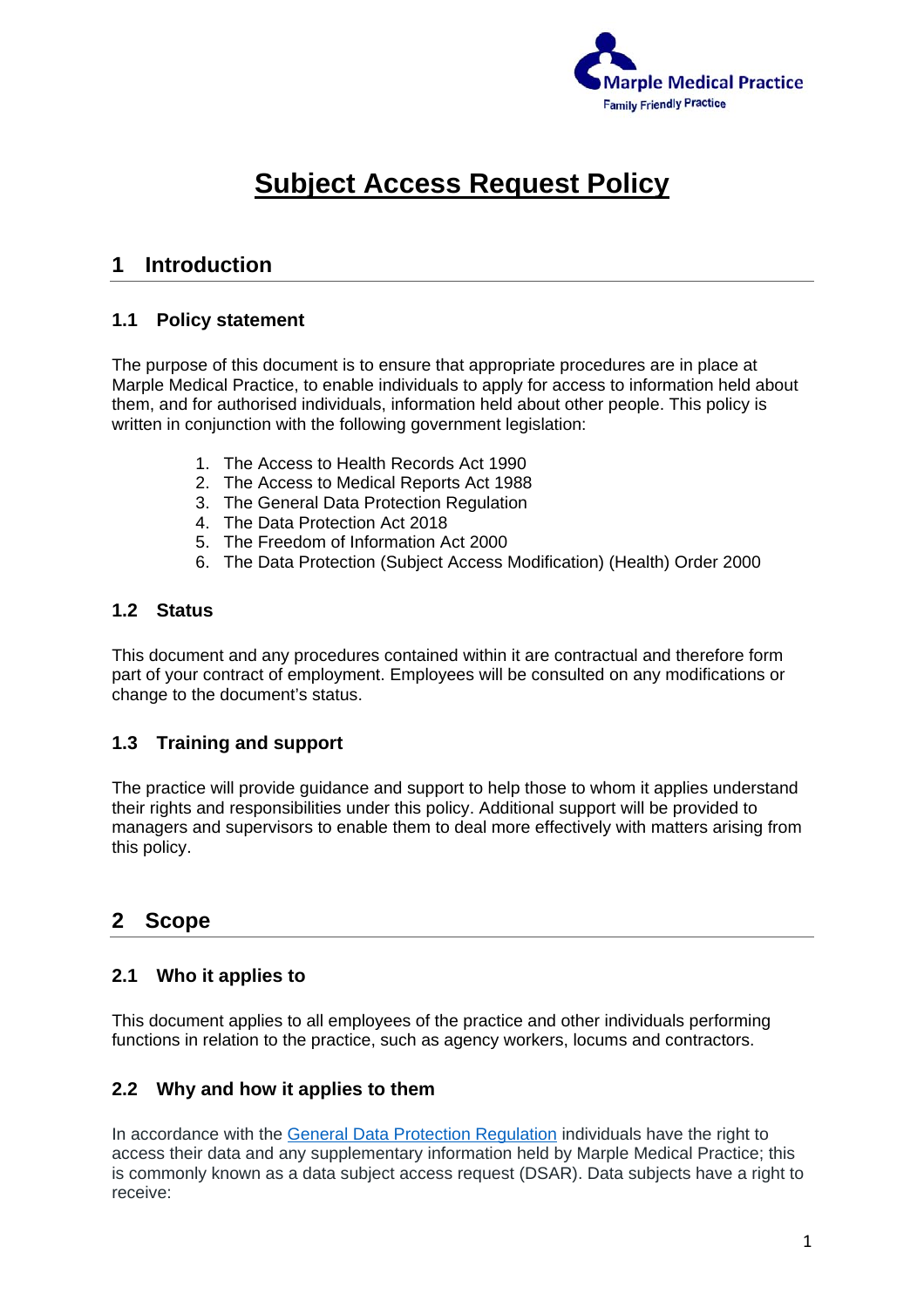- Confirmation that their data is being processed
- Access to their personal data
- Access to any other supplementary information held about them

This policy will outline the procedure to access health records at Marple Medical Practice as follows:

- For an individual, for information about themselves
- For access to the health records of a deceased individual
- Access to health records of an individual by an authorised person (by a court), when the individual does not have the capacity to make such a decision
- Organisations requesting information about an individual for employment or insurance purposes (governed by The Access to Medical Reports Act 1988)

The practice aims to design and implement policies and procedures that meet the diverse needs of our service and workforce, ensuring that none are placed at a disadvantage over others, in accordance with the Equality Act 2010. Consideration has been given to the impact this policy might have in regard to the individual protected characteristics of those to whom it applies.

# **3 Policy**

# **3.1 Right to access**

In accordance with the Access to Health Records Act 1990 individuals have the right to access health records held by a healthcare provider that has treated that individual, and/or to access a summary care record (SCR) created by the individual's GP. The Data Protection Act (DPA 1998) gives individuals the right to ask for a copy of the information an organisation holds about them; this right is commonly known as a Data Subject Access Request (DSAR). In the case of health records, a request for information has to be made with the organisation that holds the individual's health records, otherwise known as the data controller.

Marple Medical Practice has mechanisms in place to inform patients of their right to access the information held about them, and how long it will take for a DSAR process to be completed.

With effect from April 2016, NHS practices are, as part of their contractual obligation, to provide patients with access to coded information held within their health records. Such information includes:

- Demographics
- Allergies
- Immunisations
- Medication
- Results
- Procedures
- Values
- Problems/diagnoses
- Other (ethnicity, QOF, etc.)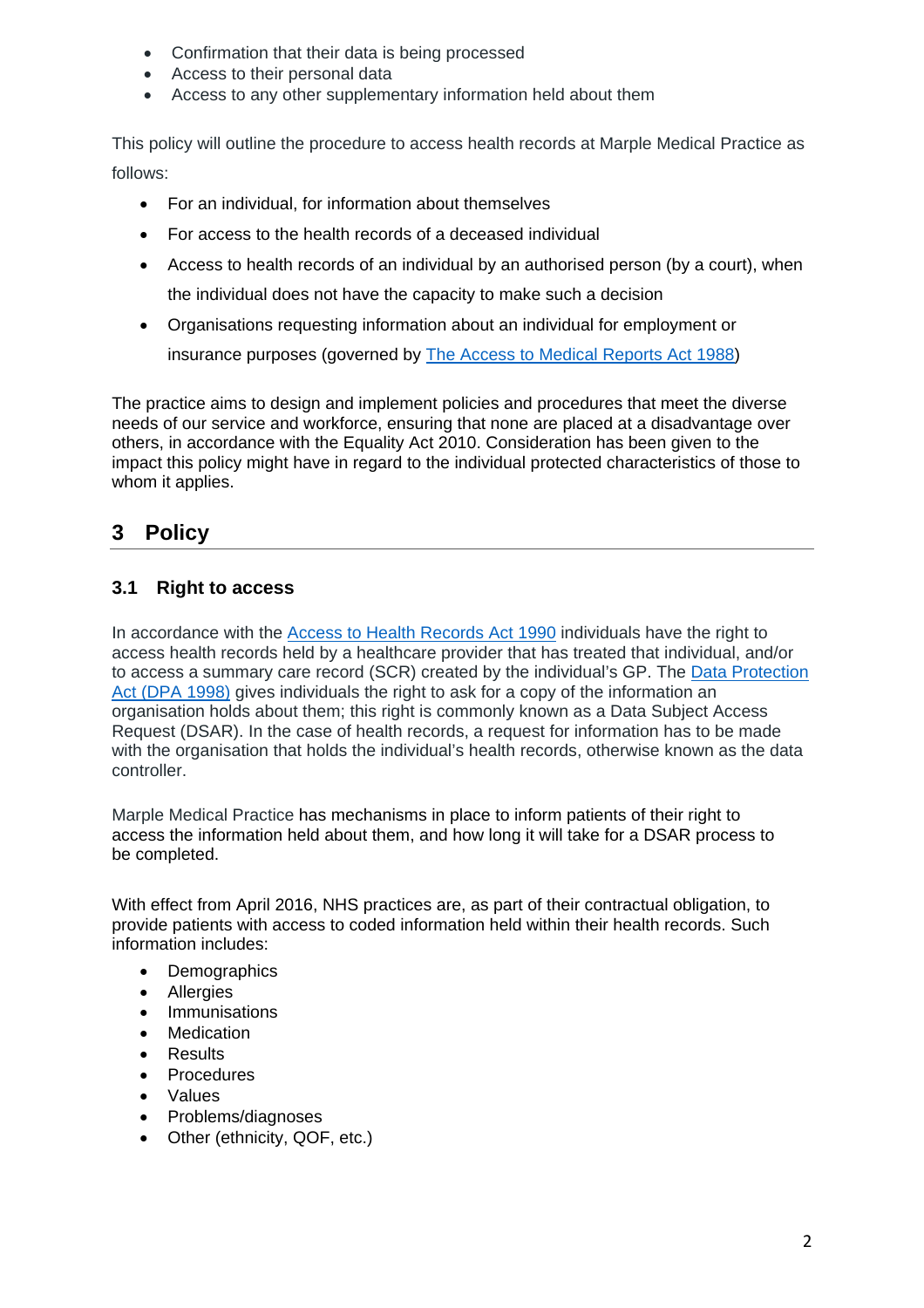NHS England have published an information leaflet Patient Online which provides further detailed information about this obligation and how patients can access their health record online.

There are occasions when a GP may firmly believe that it is not appropriate to share all the information contained in the individual's record, particularly if there is potential for such information to cause harm or distress to individuals, or when the record has information relating to a third party.

Patients may request paper copies of health records and, regardless of the preferred method of access, patients and authorised third parties must initially complete a DSAR form. However, patients may request access to their health records informally;<sup>1</sup> any such requests should be annotated within the individual's health record by the clinician dealing with the patient.

# **3.2 Requests**

Requests may be received from the following:

**Competent patients** may apply for access to their own records or authorise third-party access to their records.

**Children and young people** may also apply in the same manner as other competent patients and Marple Medical Practice will not automatically presume a child or young person has capacity under the age of 16. However, those aged 11 or over are expected to have the capacity to consent to medical information being disclosed.<sup>2</sup>

**Parents** may apply to access their child's health record so long as it is not in contradiction to the wishes of the competent child. $3$ 

Parental responsibility for a child is defined in the Children's Act 1989 as 'all the rights, duties, powers, responsibilities and authority, which by law a parent of a child has in relation to a child and his property'. Although not defined specifically, responsibilities would include safeguarding and promoting a child's health, development and welfare, including if relevant their employment records. Included in the parental rights which would fulfil the parental responsibilities above are:

- having the child live with the person with responsibility, or having a say in where the child lives;
- if the child is not living with her/him, having a personal relationship and regular contact with the child;
- controlling, guiding and directing the child's upbringing.

 $1$  How do I access my medical records (health records)? http://www.nhs.uk/chq/pages/1309.aspx?categoryid=68

 $\sqrt[2]{\text{Access}}$  to health records

https://www.bma.org.uk/advice/employment/ethics/confidentiality-and-healthrecords/access‐to‐health‐records

<sup>&</sup>lt;sup>3</sup> Parental responsibility

https://www.bma.org.uk/advice/employment/ethics/children-and-young-people/parentalresponsibility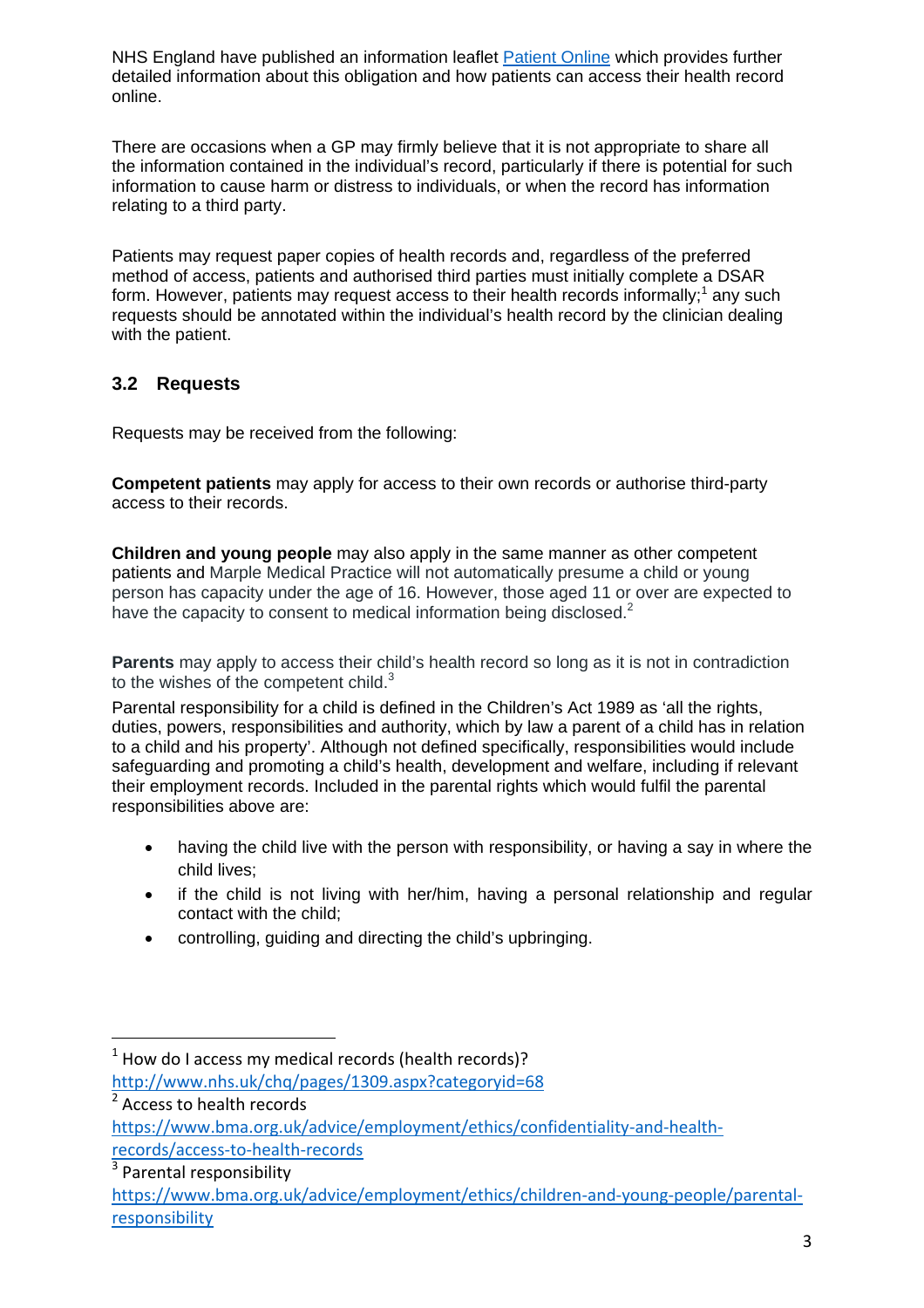Foster parents are not ordinarily awarded parental responsibility for a child. It is more likely that this responsibility rests with the child's social worker and appropriate evidence of identity should be sought in the usual way.

The law regards young people aged 16 or 17 to be adults for the purposes of consent to employment or treatment and the right to confidentiality. Therefore, if a 16 year old wishes HR or a medical practitioner to keep their information confidential then that wish must be respected.

In some certain cases, children under the age of 16 who have the capacity and understanding to take decisions about their own treatment are also entitled to decide whether personal information may be passed on and generally to have their confidence respected.

Where a child is considered capable of making decisions, e.g. about his/her employment or medical treatment, the consent of the child must be sought before a person with parental responsibility may be given access. Where, in the view of the appropriate professional, the child is not capable of understanding the nature of the application, the holder of the record is entitled to deny access if it is not felt to be in the patient's best interests.

**Individuals with a responsibility for adults who lack capacity** are not automatically entitled to access the individual's health records. Marple Medical Practice will ensure that the patient's capacity is judged in relation to particular decisions being made. Any considerations to nominate an authorised individual to make proxy decisions for an individual who lacks capacity will comply with the Mental Capacity Act in England and Wales and the Adults with Incapacity Act Scotland.

**Next of kin** have no rights of access to health records.

**Police** are not able to access health records without first obtaining a court order or warrant. However, health professionals at Marple Medical Practice may disclose relevant information to the police if the patient has consented or if there is overriding public interest. For detailed information, see section 4.1.6 of footnote 2.

**Solicitors and insurance companies** in most cases will provide the patient's signed consent to release information held in their health record. Marple Medical Practice will ensure that patients are fully aware of the information being provided to the solicitor who is acting for that patient. Marple Medical Practice will ask the Patient for their confirmed consent via a (Targeted) SAR Application form when providing information.

**Deceased patients** retain the right of confidentiality. There are a number of considerations to be taken into account prior to disclosing the health record of a deceased patient. Such considerations are detailed in the Access to Health Records Act 1990. Under the terms of this Act, Marple Medical Practice will only grant access if you are either:

- a personal representative (executor of the deceased person's estate), or
- someone who has a claim resulting from the death

The medical records of the deceased will be passed to Primary Care Support England (PCSE) for storage. Marple Medical Practice can advise you of who you need to contact in such instances. PCSE will retain the GP records of deceased patients for ten years, after which time they will be destroyed. PCSE have provided an application form which can be used to request copies of a deceased patient's record.

In the cases of *any* third-party requests, Marple Medical Practice will ensure that the patient has consented to the disclosure of this information by means of a valid signature of the patient.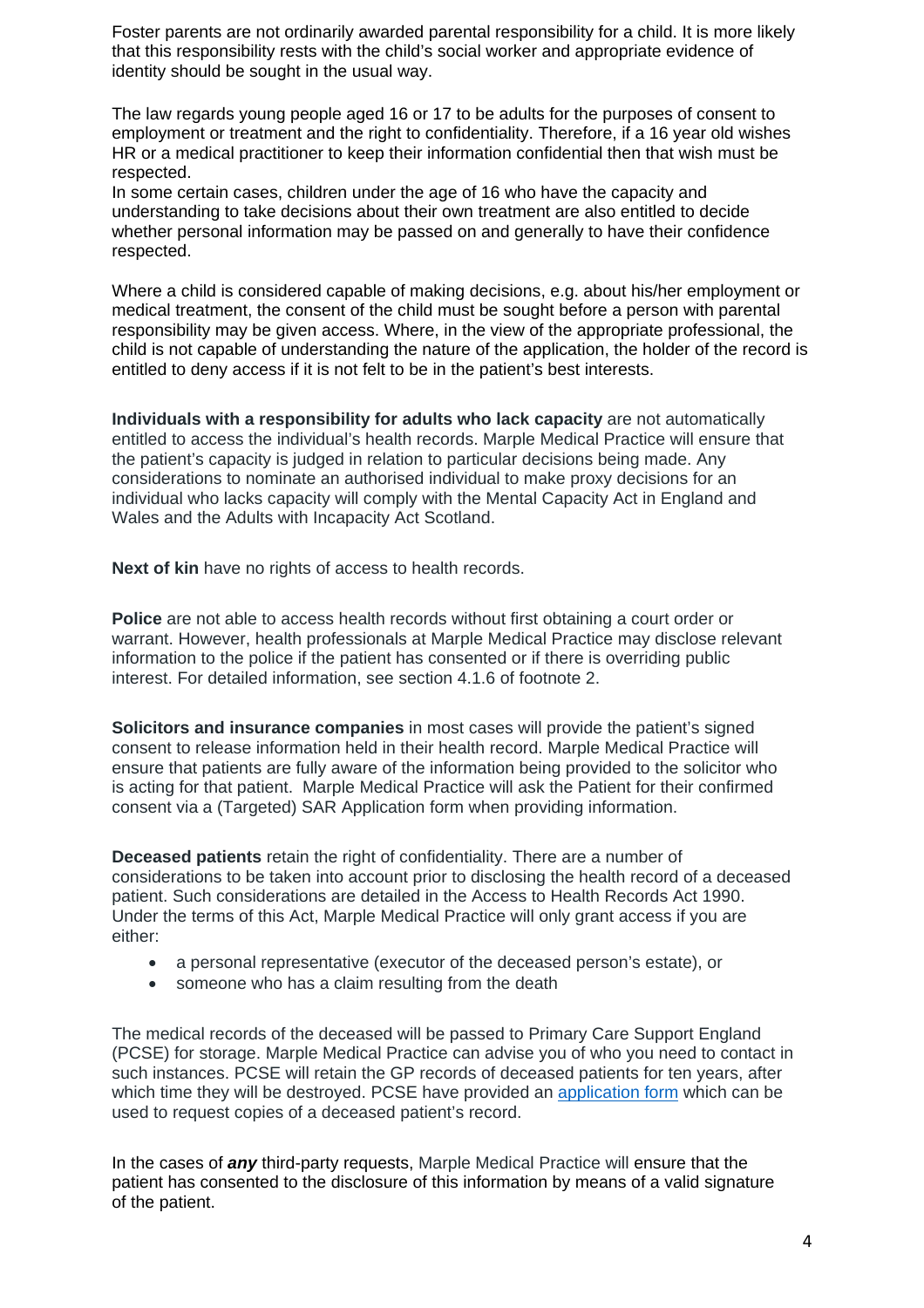In accordance with the GDPR, patients are entitled to receive a response within the maximum given time frame of one calendar month from the date of submission of the DSAR. In order to ensure full compliance regarding DSARs, Marple Medical Practice will adhere to the guidance provided in the GDPR. In the case of complex or multiple requests, the data controller may extend the response time by a period of two months. In such instances, the data subject must be informed and the reasons for the extension given.

Under The Data Protection (Subject Access Modification) (Health) Order 2000, Marple Medical Practice will ensure that an appropriate healthcare professional manages all access matters. At Marple Medical Practice there are a number of such professionals, and wherever possible the individual most recently involved in the care of the patient will review and deal with the request. If for some reason they are unable to manage the request, an appropriate professional will assume responsibility and manage the access request.

Furthermore, to maintain GDPR compliance, the data controller at Marple Medical Practice will ensure that data is processed in accordance with Article 5 of the GDPR and will be able to demonstrate compliance with the regulation (see GDPR policy for detailed information). Data processors at Marple Medical Practice will ensure that the processing of personal data is lawful and at least one of the following applies:

- The data subject has given consent to the processing of his/her personal data for one or more specific purposes
- Processing is necessary for the performance of a contract to which the data subject is party, or in order to take steps at the request of the data subject prior to entering into a contract
- Processing is necessary for compliance with a legal obligation to which the controller is subject
- Processing is necessary in order to protect the vital interests of the data subject or another natural person

# **3.3 Procedure for access**

A Data Subject Access Request form (See website) must be completed and passed to the data controller; all DSARs should be processed free of charge unless they are either complex, repetitive or unfounded (see GDPR Policy). The GDPR states that data subjects should be able to make access requests via email. Marple Medical Practice is compliant with this and data subjects can complete an e-access form and submit the form via email.

Upon receipt of a DSAR, Marple Medical Practice will record the DSAR within the health record of the individual to whom it relates, as well as annotating the DSAR Tracker (log). Furthermore, once processed, an entry onto the health record should be made, including the date the record was collected by the patient or authorised individual.

Individuals will have to verify their  $ID<sup>4</sup>$  at Marple Medical Practice and it is the responsibility of the data controller to verify all requests from data subjects using reasonable measures. The use of the practice's Data Subject Access Request (DSAR) form supports the data controller in verifying the request. In addition, the data controller is permitted to ask for evidence to identify the data subject, usually by using photographic identification, i.e. a driving licence or passport.

<sup>4</sup> Good Practice Guidance on ID Verification https://www.england.nhs.uk/wp‐content/uploads/2015/03/identity‐verification.pdf